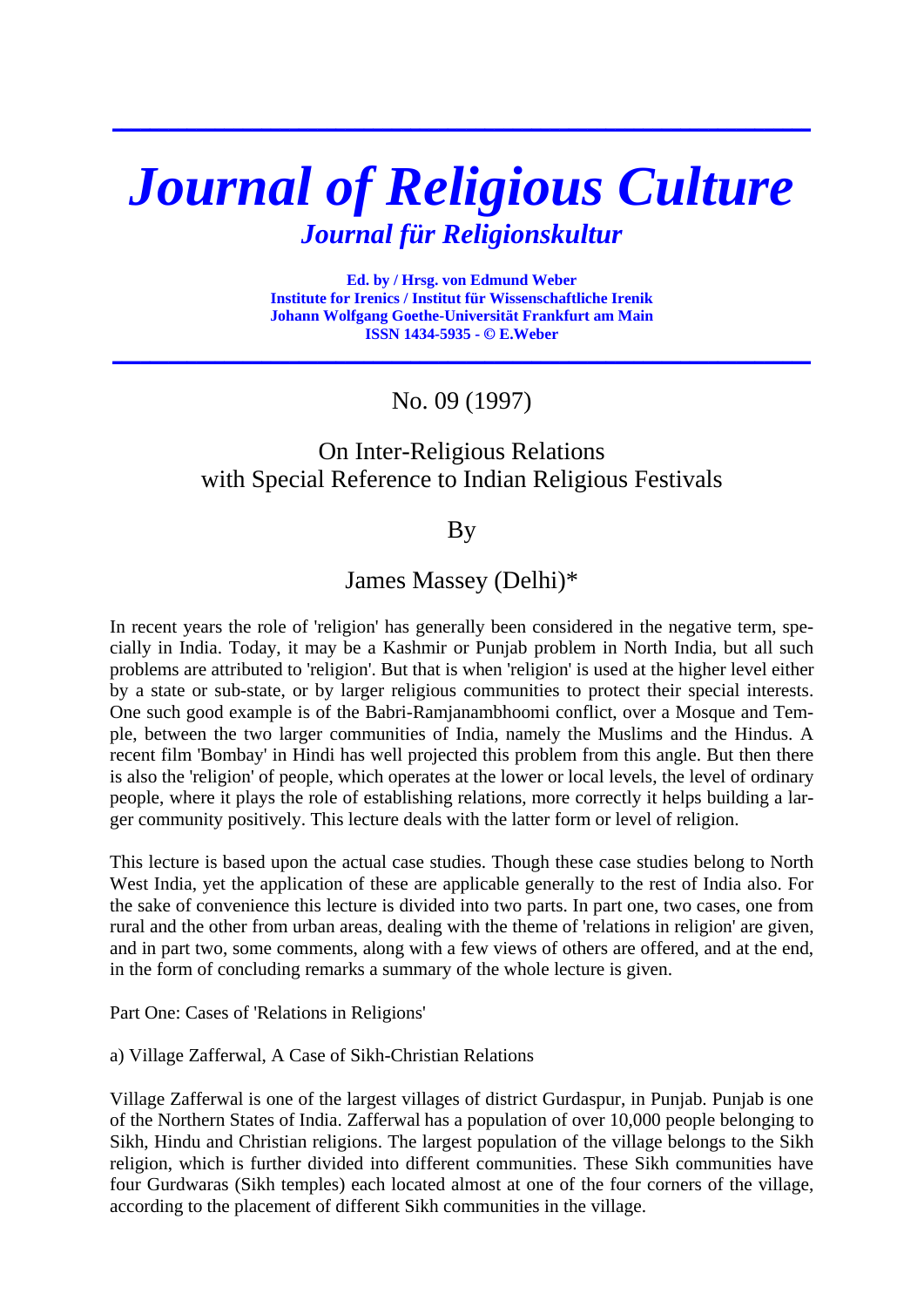In Zafferwal, there are about two hundred Christian families, who live in a separate colony, located at one of the corners (but originally at the outer boundary) of the village. These Christians have a pacca (made of bricks) Girja (church building). Interestingly all the four Sikh Gurdwaras and the Christian Girja are located upon the circular village street, which goes around the village.

Besides religion, there are other differences also between the two communities, both economic and social. At the economic level almost all the Sikhs (except a small number who are Dalit Sikhs). own land and farms and are economically well placed. On the other hand almost all the Christians are landless labourers, who have a very low income. Socially, Sikh farmers fall within the categories of either upper caste or forward class, where as all the Christians are ex-untouchables (or today known as Dalits).

But besides these major differences at the level of religion, social life and economic conditions, it is still the area of religion, which brings these two communities together, particularly at the time of major festivals. For the Christians of Zafferwal, Christmas is the major festival and for the Sikhs the main festival are Gurpurabs, the birthdays of their first Guru Nanak Dev and 10th Guru Gobind Singh. The other major festival is the founding day of Khalsa brotherhood (the day on which the tenth Guru introduced the Sikh baptism and various other requirements, which a baptized Sikh should follow), which is also the day on which another festival Holi, a festival of colours is celebrated and in which almost all communities participate. But it is during the Christians' festival Christmas and the Sikhs' important festival Gurpurabs in which the participation of members of both the communities is visible.

It is almost 50 years back when the Christians started a practice as part of the Christmas celebration, of taking out a Christmas procession around the village, following the main circular street. This Christmas procession along with others, includes four stoppages either in front of the four Gurdwaras or nearby. At the time of these stoppages, the Sikh will welcome the Christmas procession with a suitable offering and the Christian pastor/leader is asked to deliver the message of Christmas to all. In return, on the days of the main Gurpurabs, the Sikhs also take out a procession and they will have a number of stops, but one of the main stops is in front of the Girja of the Christians, where the Sikh procession is welcomed by the Christians and the Sikhs also deliver Gurpurab's message. This practice is still going on, though some times the Christian pastors have tried to disrupt this practice, but the Christian community continues to follow it along with the Sikhs.

Besides the Sikh-Christian interaction, which takes place on the days of the major festivals of the two communities, there are other occasions during the year, when the different religious communities come together, which includes not only Sikhs and Christians, but also Hindus. The village Zafferwal does not have a Muslim population. They migrated to Pakistan at the time of partition in 1947. But interestingly, the Muslims have left behind a common religious heritage, which helps in creating a community relationship among the inhabitants of Zafferwal. This heritage is in the form of Kangahis, which have a cluster of green trees with tombs of the Muslim Saints right in the centre. Zafferwal has two such Kangahis which are now looked after either by Sikh or Hindu devotees. The annual festivals take place at these Kangahis as part of the. remembrance of the dead holy persons. At these annual celebrations, all, including Christians, Hindus and Sikhs take part. The celebrations usually include drum beating in merrymaking, including sports, and some time it also ends with a grand, but simple feast.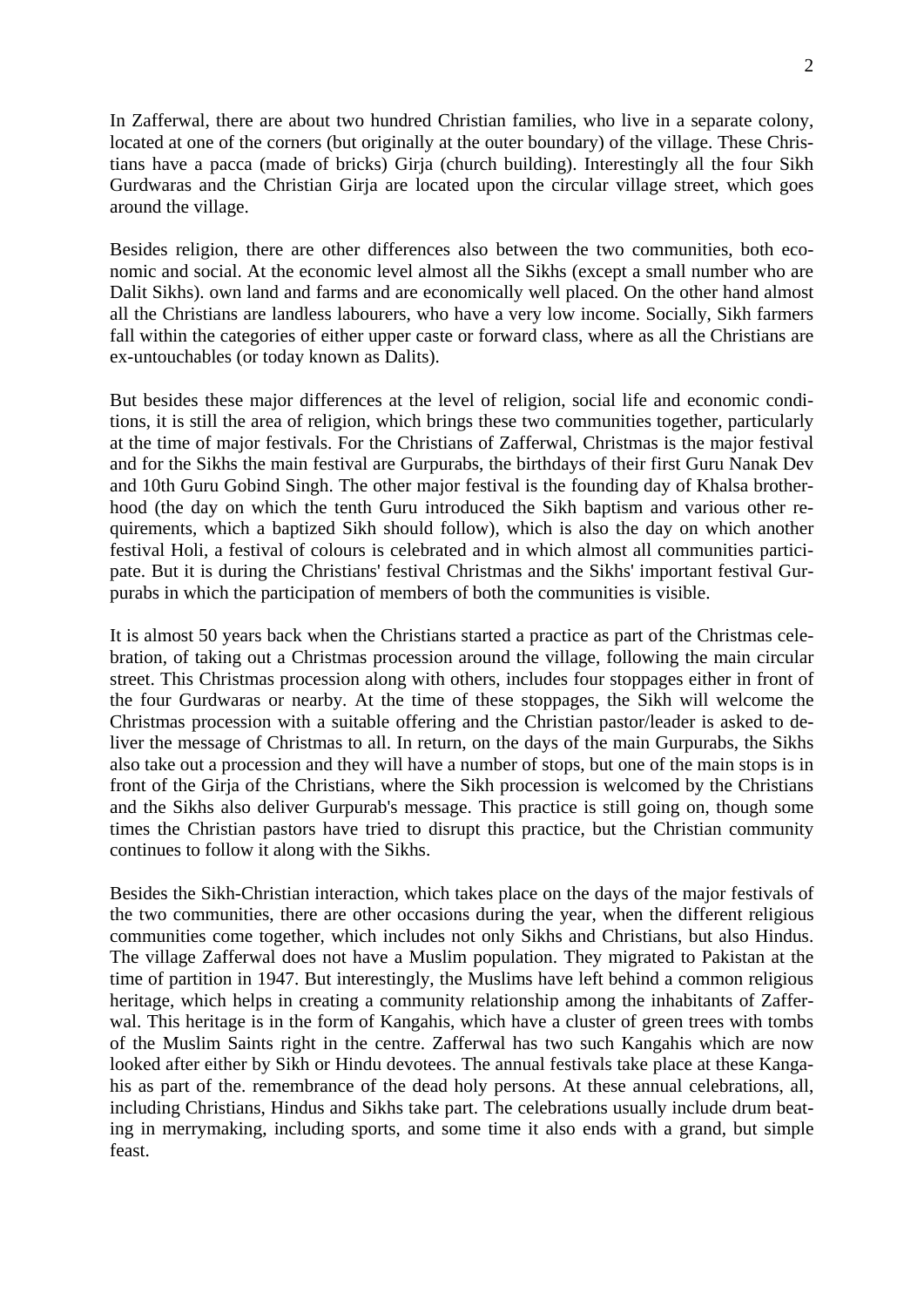b) Metro City Delhi, A Case of a Christian Organisation with Festivals of Eid, Diwali and Christmas

Delhi is one of the largest (among four) Metro cities of India, which has been located In the North, but is the state Capital as well as the national Capital of India. Delhi, besides having a number of historical and cultural places is also having a number of nationally famed historical religious places, which include Jama Masjid (a Muslim mosque), Birla Mandir (a Hindu temple), Gurdwara Sisgunj (a Sikh temple), St. James Church and the Bahai temple. These are the religious places which are normally visited by all belonging to Hindu, Sikh, Muslim, Jain and Christian religions.

But Delhi, besides being the main city of religious and historical places, is-also the home for thousands of non-governmental organisations (NGOs). Among these NG0s, one is the Indian Society for Promoting Christian Knowledge (ISPCK), which was originally a branch of SPCK London, but later on in 1958 it became an autonomous independent Christian NGO. Today ISPCK besides being a Christian publishing house in Delhi, is also having a number of training courses in the areas of publishing, book-selling and 'workshops for writers. Its staff, numbering about twenty, share different religious backgrounds, which include Christians and Hindus. But through its work it has direct contacts with the followers of Muslim and Sikh religions also. Because of these multi-religious relations, ISPCK staff form a unique community. Mr. Habib Ahmed is a Muslim, and is involved in a number of small businesses, connected with the work of publishing. He runs a small printing press, owns a lamination machine and also supplies printing paper for books. Through these works of his he came into contact with the ISPCK staff. Mr. Habib Ahmed is an average practising Muslim, who celebrates all three Eids, -Eid-ul-Fitr, which takes place at the end of the month of Ramazan. According to the Muslim religious calendar, which is based upon lunar months, the ninth lunar month is known as Ramazan (around March/April). During this month, Muslims fast from sunrise to sunset and during these hours they do not eat anything. At the end of the month long fast of Ramazan is an occasion for rejoicing and thanking God. On this day Muslim believers remember one of the main teachings of Islam, according to which a human being is an obedient servant of God.

The second major Muslim festival is Eid-ul-Zuha, which is also known as Bukari Eid. This is the time when Muslims g on pilgrimage to Mecca (holy city). This pilgrimage is known as haj. On Eid-ul-Zuha Muslims offer goats or sheep in sacrifice to God. This is part of the commemoration of Abraham's willingness to sacrifice his only son Ishmael in obedience to God's command. Therefore at the time of Eid-ul-Zuha Muslims celebrate this great act of sacrifice and faith.

On the day of besides the prayers offered in the morning, people felicitations to one another by embracing each other. They also offer sacrifice of animals or whatever they can afford. The meat of the offered sacrifice is given to the poor and needy. This is the reason why Eid is known as Eid-ul-Kurban (the Eid of Sacrifices). Besides this Eid is the time of a larger community celebration. In many places, people of other religions also join the Muslims in celebrating Eid.

At ISPSK Delhi, the celebration of Eid-ul-Zuha takes the form of community eating during lunch hours. Almost for the last ten years now Mr. Habib Ahmed has been offering to the members of ISPCK, both Christians and Hindus, the Muslim way prepared fried rice either with chicken or mutton (known as Biryani). Those Hindu colleagues who do not eat non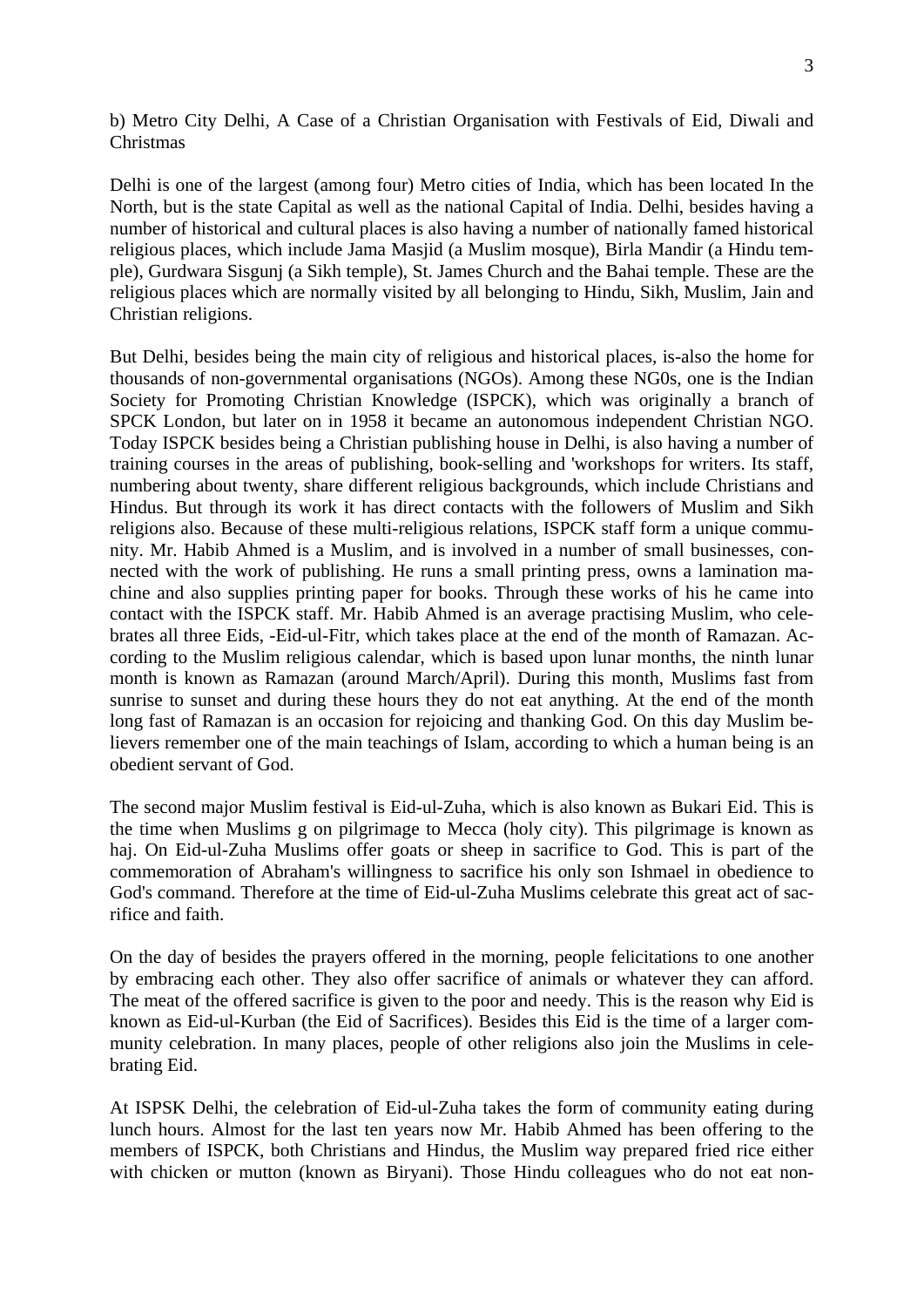vegetarian food, Mr. Habib Ahmed always offers them a special vegetarian lunch. So in this way, both the Hindus and Christians join with Mr. Habib Ahmed in celebrating Eid.

During, Christmas time the ISPCK Christian staff share their joy by either distributing sweets, including cake or inviting Hindu staff, along with ISPCK associates, the printers Mr. Deepak Seth (a Hindu), Mr. Habib Ahmed (a Muslim) and Mr. Surinder Singh (a Sikh) for a gettogether meal. At the Diwali festival time, which is basically a Hindu festival, all the ISPCK staff join with their Hindu colleagues in celebrating Diwali (festival of lights), in honour of Lakshmi the goddess of wealth and prosperity. There is also another legend associated with Diwali, according to which it was first celebrated at the time of Lord Rama's return to Ayodhya, when he came after defeating Ravana, which acts as a symbol of the victory of the light of truth over darkness of falsehood. This message of Diwali is expressed in the sparkling of millions of lights, laughter and gaiety Diwali, of course is today celebrated all over India by all, belonging to all religions.

Besides ISPCK, there are thousands of other NG0s and governmental offices where similar larger community celebration of festivals takes place by all belonging to different religions.

#### Part Two: Views and Comments

The need of 'Inter-Religious Relations' has been expressed by a number of thinkers as well as by theologians in the recent times Hans Küng, an ecumenical theologian in his work 'Global Responsibility - In Search of a New World Ethic', while discussing about the need and scope of inter-religious dialogue says: "Even more, we need everyday dialogue of all the people of different religions, who meet and discuss daily and hourly all over the world on all possible occasions .... all over the place, where in questions great and small, the religions constantly interact in quite a practical way". Hans Küng, at the end of his discussion, concludes that there will be "no peace among the nations without peace among the religions" and "no peace among the religions without dialogue, among the religions". Here Hans Küng is using the expression 'inter-religious dialogue', with the same meaning, with which in this lecture, the 'inter-religions relations' is used, because at the one level at which dialogue should go on, according to him, is among "those who live in the same street or in the same village work in the same factory or study at the same university" (page 138).

If one carefully notes what Hans Küng has said, it is already going on in the village Zafferwal and among the ISPCK staff in Delhi. Hans Kung has made his remarks while dealing with 'Global Responsibility' of the 'Global Community'. However, about inter-religions relations, a Muslim thinker, Maulana Wahiduddin Khan has expressed more clearly in his work 'Indian Muslims-The Need for a Positive Outlook' and has stressed the need of people to people dialogue or relationship. Khan's comments came after the demolition of the Babri Mosque on December 6,1992. He said, "It is high time that Muslims changed their way of thinking. They must look to the Hindu public... In fact, Hindus and Muslims must interact at all levels if ever tensions are to be eased between them and misunderstandings removed. Only in that way improved relations and peaceful coexistence become distinct realities" (page 138). These remarks of Khan are linked up with one of the main issues faced by India's two largest religious communities. Again in both the case histories of Zafferwal and ISPCK staff, Delhi, it is very Clearly seen that the relationship about which Khan has made observations, among, the people of different religions, is already working.

The views of Hans Küng and Maulana Wahiduddin Khan are two representative views dealing with the problem of religion, which are created at the top level either by the religious or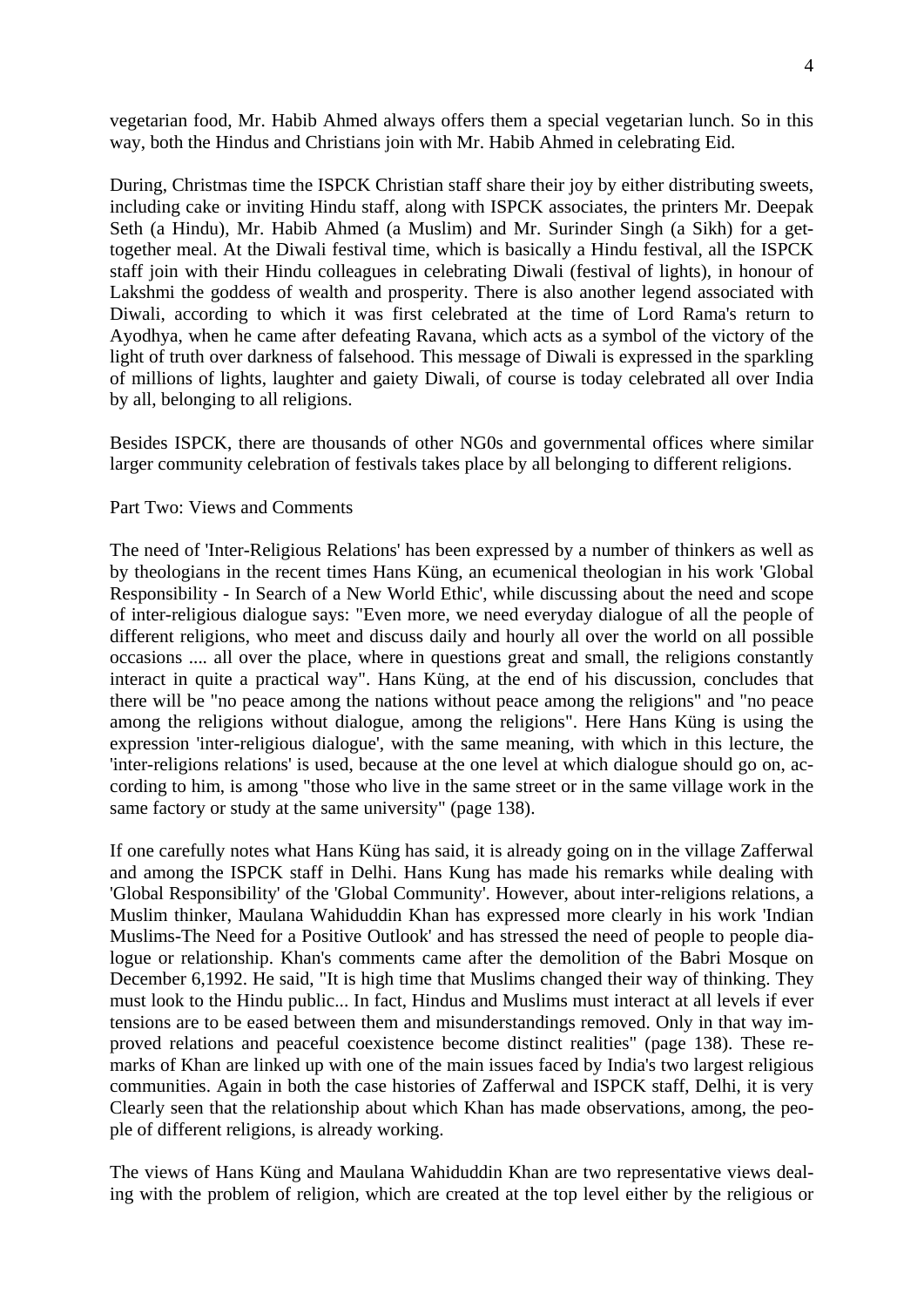political leaders. Because it is crystal clear that the process of establishing relations among the' followers of Sikh and Christian religions are on for the last 50 years, in the village Zafferwal. The same can be-said said about the process which the second case of Delhi has narrated.

The two cases of Zafferwal and Delhi are linked with the major historical traditions or what some scholars of religious studies will call 'great religions', which include Christian, Hindu, Muslim and Sikh religions also. But every great religion has to get related by becoming part of a particular culture and society and when that happens, the great religious traditions become part of the popular religious traditions or reach the peoples' level. The two cases of Zafferwal and Delhi in real fact narrate the stories of great religious functioning at the people's level through their popular forms About the popular religions or traditions a well known Jesuit scholar Michael Amaladoss in his work 'Walking Together' has said, "A popular religion... is primarily concerned with everyday life and community relationships, is constantly influenced by the reflection and spiritual quest of the great religion. A great religion keeps prophetically opening up popular religions to more universal perspectives. A popular religion keeps a great religion down to earth and relevant life" (page 91). The views of Amaladoss certainly get support from the two cases of Zafferwal and Delhi, where it is very clearly seen that when any religion reaches the people's level or takes a popular form it certainly starts working in building up a common and wider human community.

The two cases of Zafferwal and Delhi are very good examples of 'inter-religious solidarity' about which Daniel O'Connor in his work 'Relations in Religion' says that it takes place when one "is moving out from that sort of thing, a moving beyond such restrictions across frontiers, in order to stand beside, to identify with the other". Opposite to this Daniel O'Connor has earlier also referred to 'primordial solidarity' according to which ones solidarity is with one's own specific origins. He gave an example of Gandhi for the latter case by quoting Gandhi, when he said, "I must restrict myself to my ancestral religion the environment where in we were placed at birth by God". O'Connor also quotes from a Roman Catholic document, Sollicitudo Rei Socialis (concerns for social matters) to make his meaning clear in the first sense of. 'interreligious solidarity', which reads: "It is above all a question of interdependence, sensed as a system determining relationships in the contemporary world in its economic, cultural, political and religious elements, and accepted as a moral category. When interdependence becomes recognised in this way, the correlative response as a moral and social attitude, as a 'virtue', is solidarity (that is) ... a commitment to the good of one's neighbour with the readiness ... to 'lose oneself' for the sake of the other."

He also adds: "Solidarity, then like friendship across the religions, can be a religious event in itself, not least because it is motivated, as it almost has to be, by love, by a sense of justice, or by a vision of human unity' (pages 18,19). The cases of Zafferwal and Delhi possibly are the best examples of the solidarity about which the Roman Catholic document, Sollicitudo Rei Socialis said that it is "a commitment to the good of one's neighbour" and it has the basis as love, a sense of justice and a vision of human unity. It is also true that this solidarity (relation) in it has the elements of economic, cultural, political and religious unity. This is more clear from the second case of ISPCK staff of Delhi.

In the two cases of Zafferwal and Delhi, basically the meeting points are the festivals, about which, in his most recent work 'A Rainbow of Feasts- An Inter-Religious Appreciation'; Swami Shilananda, a Jesuit priest, while talking about the importance of feasts or festivals has said, -"To bring people together and strengthen their bonds of union is one of the noblest tasks. Festivals are occasions for people to come together. The remembrance of some past